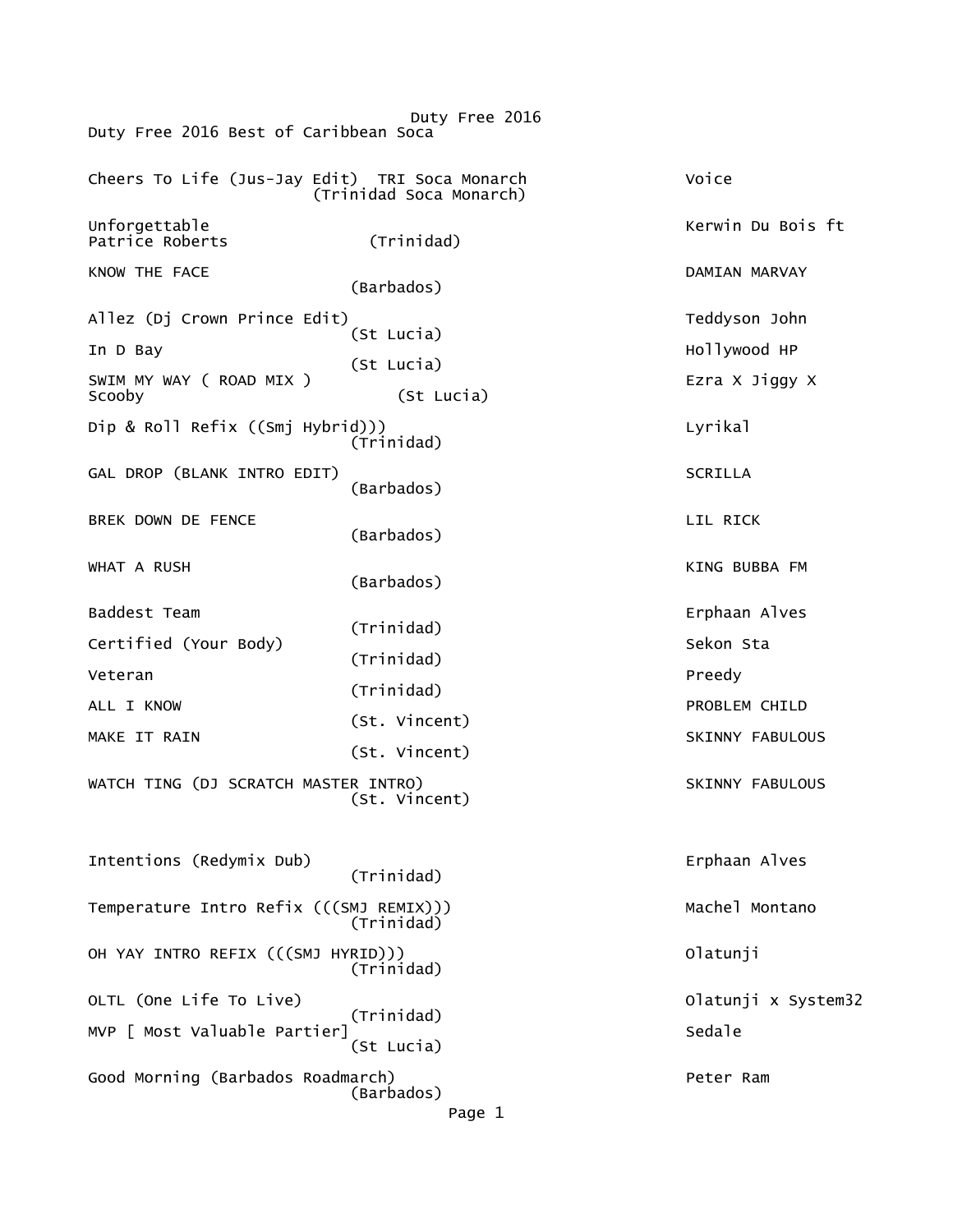Duty Free 2016

| TURN ON DE SPEAKER                        | (Barbados)               | <b>GRYNNER</b>    |
|-------------------------------------------|--------------------------|-------------------|
| Old and Grey                              | (Trinidad)               | Patrice Roberts   |
| Different Me (Selecta kerry Edit)         | (Trinidad)               | 5 Star Akil       |
| Like So<br>Machel Montano                 | (Trinidad)               | Angela Hunte &    |
| PON ME                                    | (Barbados)               | XCEL 246          |
| TEK OFF SOMETHING (ONE O'CLOCK RIDDIM)    | (Barbados)               | <b>STIFFY</b>     |
| BANG BIM (DJ PUFFY ROADMIX)<br>Puffy      | (Barbados)               | Marzville ft Dj   |
| Born For This                             | (Trinidad)               | Skinny Fabulous   |
| Carnival Groupie                          | (Trinidad)               | Machel Montano    |
| Go Hard<br>Machel Montano                 | (Trinidad)               | Skinny Fabulous & |
|                                           |                          |                   |
| Scene                                     | (Trinidad)               | Gbmnutron         |
| No Code                                   |                          | Teddyson John     |
| No Code (Redymix Dubplate)                | (St Lucia)<br>(St Lucia) | Teddyson John     |
| People (Clap Intro Refix)                 | (Trinidad)               | <b>KES</b>        |
| Professional (Dj Crown Prince Edit Intro) | (Antigua)                | Ricardo Drue      |
| I.D. (STAMP YUH NAME)                     | (Barbados)               | RICARDO DRUE      |
| WAY UP                                    | (Barbados)               | LIL RICK          |
| <b>POMPOUS</b>                            | (Barbados)               | SKINNY FABOLOUS   |
| CALLING IN SICK "MEET ME ON DE ROAD"      | (Barbados)               | KING BUBBA FM     |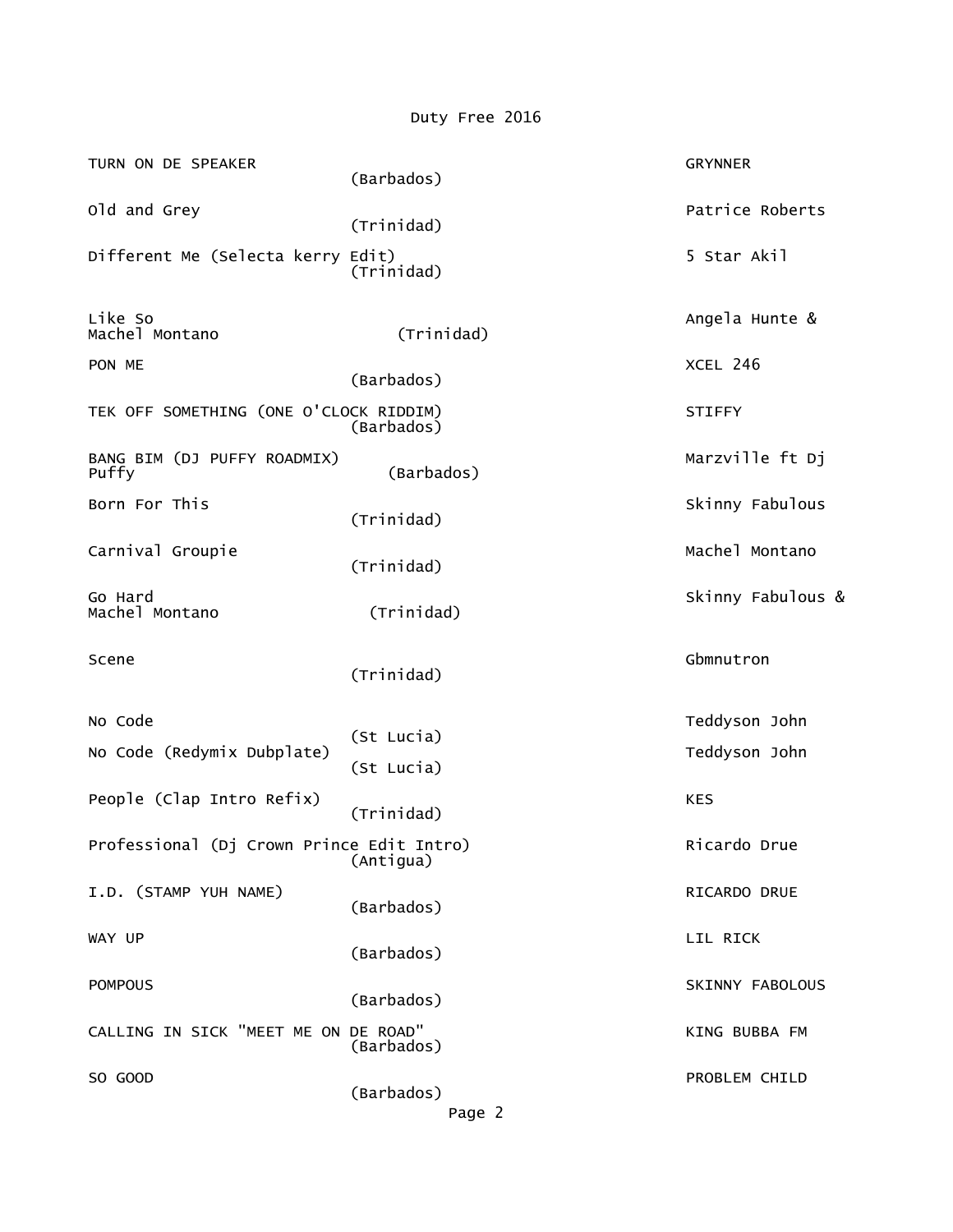Rumist (St. Vincent ragga Soca Winner) CHEWALEE (St. Vincent) Dem Vincy Mason (1999) 2008 12:00 Mason (1999) 2008 2014 12:00 Mason (1999) 2008 2014 (St. Vincent) In yuh Panty (REDYMIX DUB CLEAN) Mason (St. Vincent) Bum Bum (Party) **Third Bass**  (Trinidad) Freaky Girls Ricky T & Eempey Slicker (St. Lucia) For Key Pumpa (US Virgin Islands) Truck Driver (MaddYute MixUp) Shurwayne Winchester RUM AGAIN "DRINK UP" RICARDO DRUE FEAT KING BUBBA FM (Barbados) DOING DE DOG LIL RICK (Barbados) DIRTY HABITS FADDA FOX Party Bad (Barbados) Mr Killa & Legz (Grenada) Jab Invasion Cloud 5 (Grenada) Bunji Garlin We Dirty (Grenada) We Dirty Tallpree (Grenada) BET (SMJ ROADMIX) and the state of the state of the state of the state of the state of the state of the state of the state of the state of the state of the state of the state of the state of the state of the state of the s (Antigua) Carnival Is Here **Kes The Band**  (Trinidad) All Kinda Kind Kerwin Du Bois (Kerwin Du Bois Kerwin Du Bois Kerwin Du Bois Kerwin Du Bois Kerwin Du Bois And (Trinidad) Bend Down (Remix)<br>Child & Mr. Legz (St. Vincent) Motto Ft Problem Child & Mr. Legz (St. Vincent) Waiting on the Stage (TRI Road March) Machel Montano Rum Jumbie (Trinidad) Problem Child (St. Vincent) Problem Child (St. Vincent) Tallawah Skinny Fabulous & (St. Vincent) Fencing Pole **Naphtali**  (St. VCincent) Iza Bajan Lil Rick (Barbados) Crukus Bag Lavaman Crukus Bag Lavaman Crukus Bag Lavaman Crukus Bag Lavaman Lavaman Lavaman Lavaman Lavaman La (Grenada)

Duty Free 2016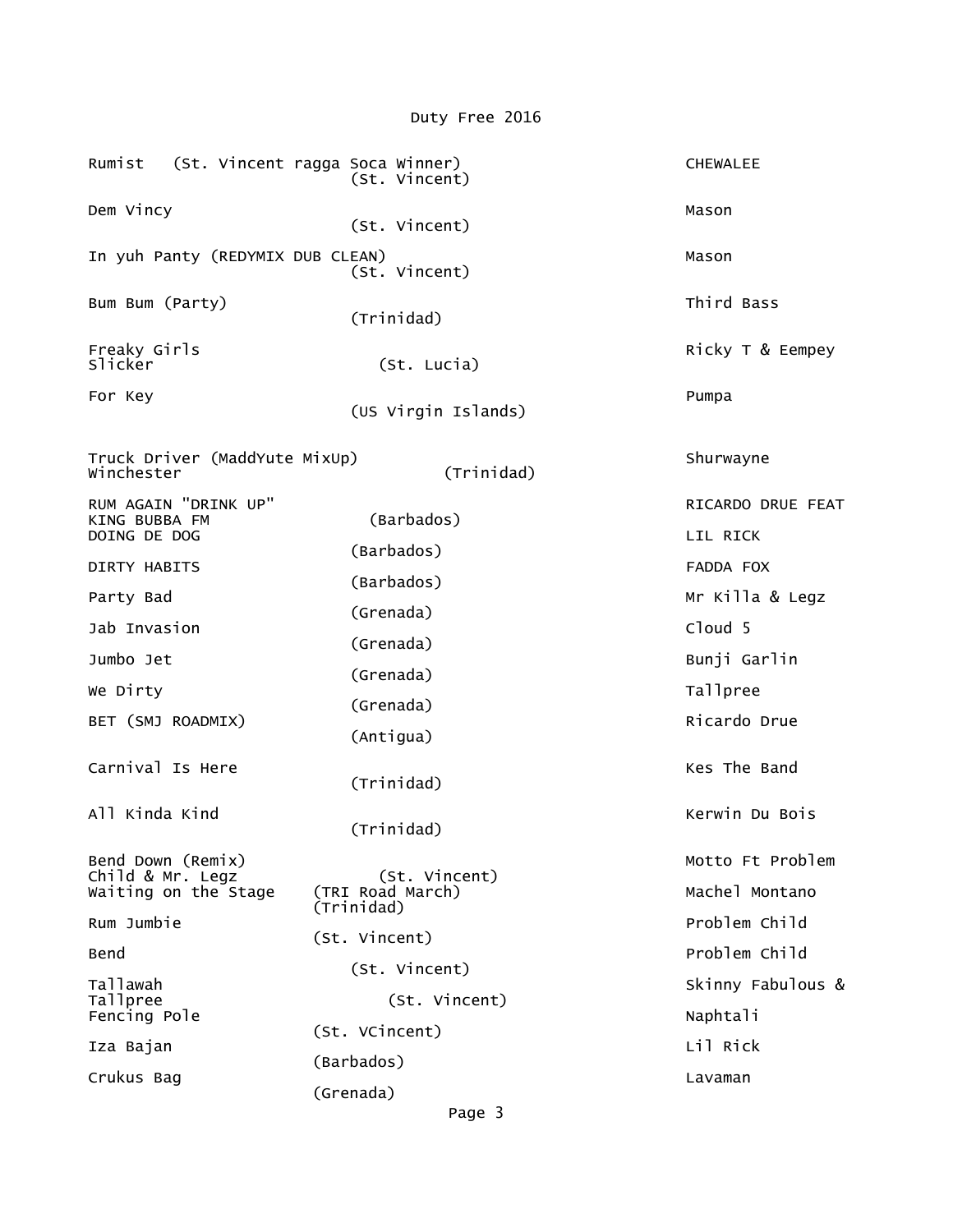|                                                         | Duty Free 2016               |                                     |
|---------------------------------------------------------|------------------------------|-------------------------------------|
| Touch D Stage                                           | (Trinidad)                   | Bunji Gariln                        |
| Padnas                                                  | (St. Lucia)                  | <b>MAC 11</b>                       |
| No Behaviour (Soca Monarch & Road March)                | (St. Vincent)                | Hypa 4000                           |
| NASTY HABIT                                             | (St. VCincent)               | MAD SKULL                           |
| Thing Start                                             |                              | WETTY BEATZ                         |
| Drunk Army                                              | (St. VCincent)               | Wetty beatz                         |
| In We Blood                                             | (St. VCincent)<br>(Trinidad) | Machel Montano                      |
| ROCK AND COME IN                                        | (Jamaica)                    | Linky First                         |
| Born to Wine (SHORT)<br>Winchester                      | (jamaica)                    | Shurwayne                           |
| Better Than Them<br>Timaya<br>GAL YOU A PARTY ANIMAL    | (jamaica)<br>(jamaica)       | Machel Montano feat<br>CHARLY BLACK |
| Non Stop (Jap X Groove Edit)                            | (jamaica)                    | Pternsky                            |
| Bend Down (Pause Remix)<br>Machel Mantono & Walshy Fire | (Trinidad)                   | Runtown ft. Wizkid                  |
| Trouble (when De Sun Rise)                              | (Trinidad)                   | M1-Menace                           |
| Generals                                                | (Trinidad)                   | Bunji Garlin                        |
| Master Of Mas                                           | (Trinidad)                   | <b>Blaxx</b>                        |
| Gyal Meets Brass F Jam                                  | (Trinidad)                   | Salty feat Tron                     |
| Mon Bon Ami                                             | (Trinidad)                   | Angela Hunte                        |
| Human                                                   | (Trinidad)                   | Machel Montano                      |
| Need it                                                 | (Trinidad)                   | Machel Montano                      |
| TAKE OVER TOWN (EXTENDED KLJ EDIT)                      | (Trinidad)                   | Bunji Gariln                        |
| Block the Road [Stadic x Wetty Beatz]<br>Stonebwoy      | (Trinidad)                   | Fay-Ann Lyons ft.                   |